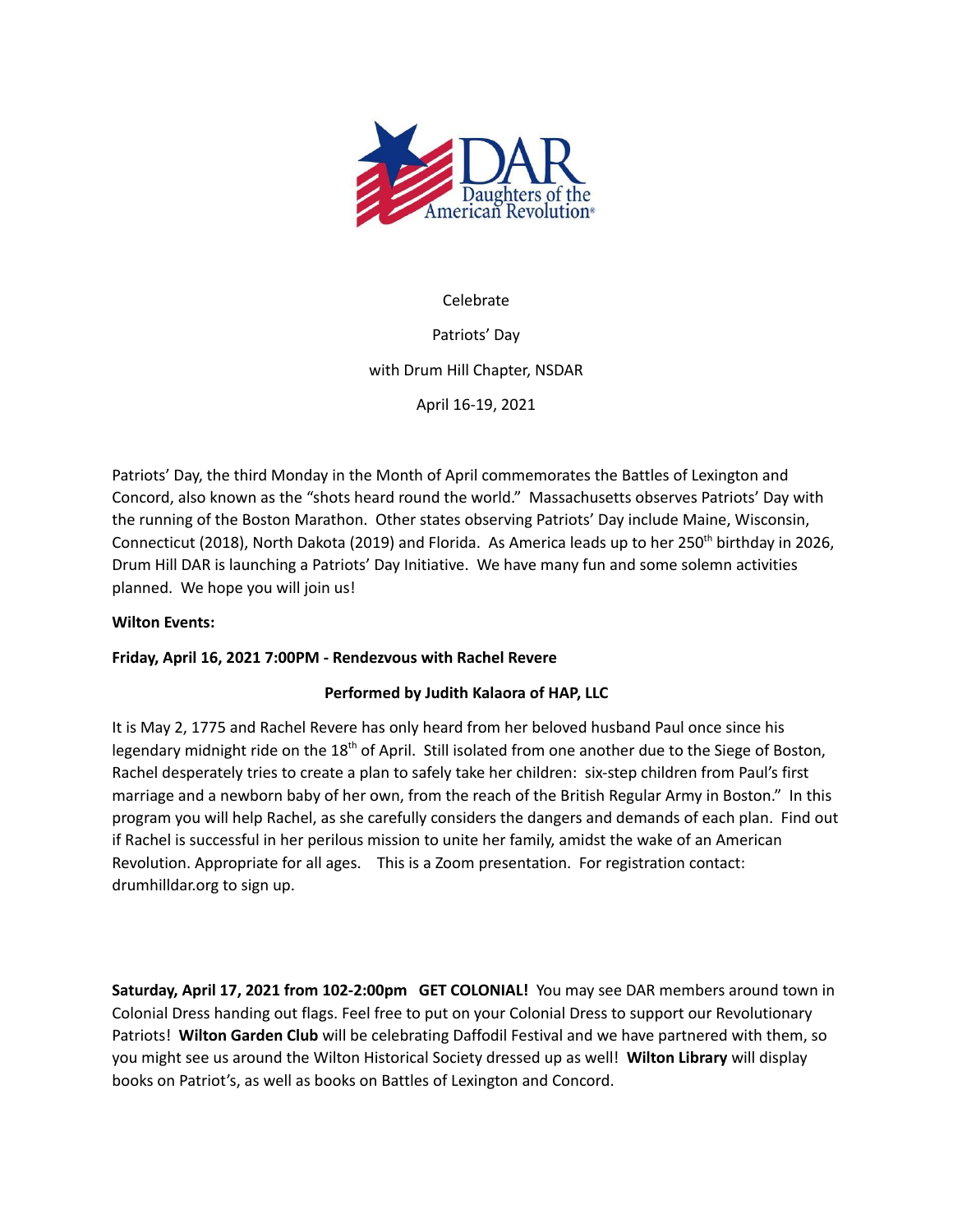**Sunday, April 18, 2021 from 3:00-4:30pm**, please join members of Drum Hill at **Comstock Hill Cemetery** located at the bottom of North Signal Hill. Comstock Hill Cemetery was given to the DAR and we in turn turned it over to the Wilton Land Conservation Trust. We will spruce the cemetery up and then place flags on our Revolutionary Soldiers buried there. Bring gloves and rakes. Appropriate for ages 12 and up.

**Monday, April 19, 2021 PATRIOTS' DAY a Proclamation will be read by our First Selectwoman, Lynne Vanderslice.** At 6:30 we will convene with the **American Legion Post 86** for our Patriots' Day Celebration. There will be opening remarks on the significance of Patriots' Day; an Honor Guard from American Legion Post, James B. Whipple Post 86; Reading of the names 43 Patriots located in three cemeteries: Hillside, Comstock Hill and Sharp Hill. We will place flags at the grave sites of each Patriot and light luminaries to honor them all. Refreshments will be served.

### **Ridgefield Events**

### **Month of April.**

In preparation for the **GET COLONIAL DAYS April 17-19**, **Ridgefield HistoriRcal Society** will include special features in its weekly eblasts demonstrating colonial costumes, including presentations showing young viewers how to make colonial pockets.

**The Ridgefield Library** will display books on Revolutionary Patriot's as well as books on the battles of Lexington and Concord.

#### **Saturday, Sunday and Monday, April 17-19**

Enjoy a guided Colonial walking tour of **Keeler Tavern Museum & History Center** on Saturday, Sunday, and Monday. Online reservations required. Following Covid guidelines. **https://keelertavernmuseum.org/events/221/ongoing-outdoor-guided-tours/**

**First Selectman Rudy Marconi will read a proclamation** proclaiming April 19 th as Patriots' Day at noon at the Lounsbury House Community Center. **Town Poet Laureate** Barb Jennes will offer a poem.

## **PATRIOTS' DAY Monday April 19, 2021**

GET COLONIAL! Wear your colonial costumes as you go about your daily activities. Be prepared to explain that you are commemorating the first battles of the Revolutionary War at Lexington and Concord.

#### **Weston Events**

**Weston Library** joins Patriots' Day celebration with books on the Battles of Lexington and Concord marking the first battles of the Revolutionary War.

**A Proclamation will be read by the First Selectman Chris Spaulding** via Zoom at Town Meeting proclaiming April 19, 2021 as Patriots' Day in Weston.